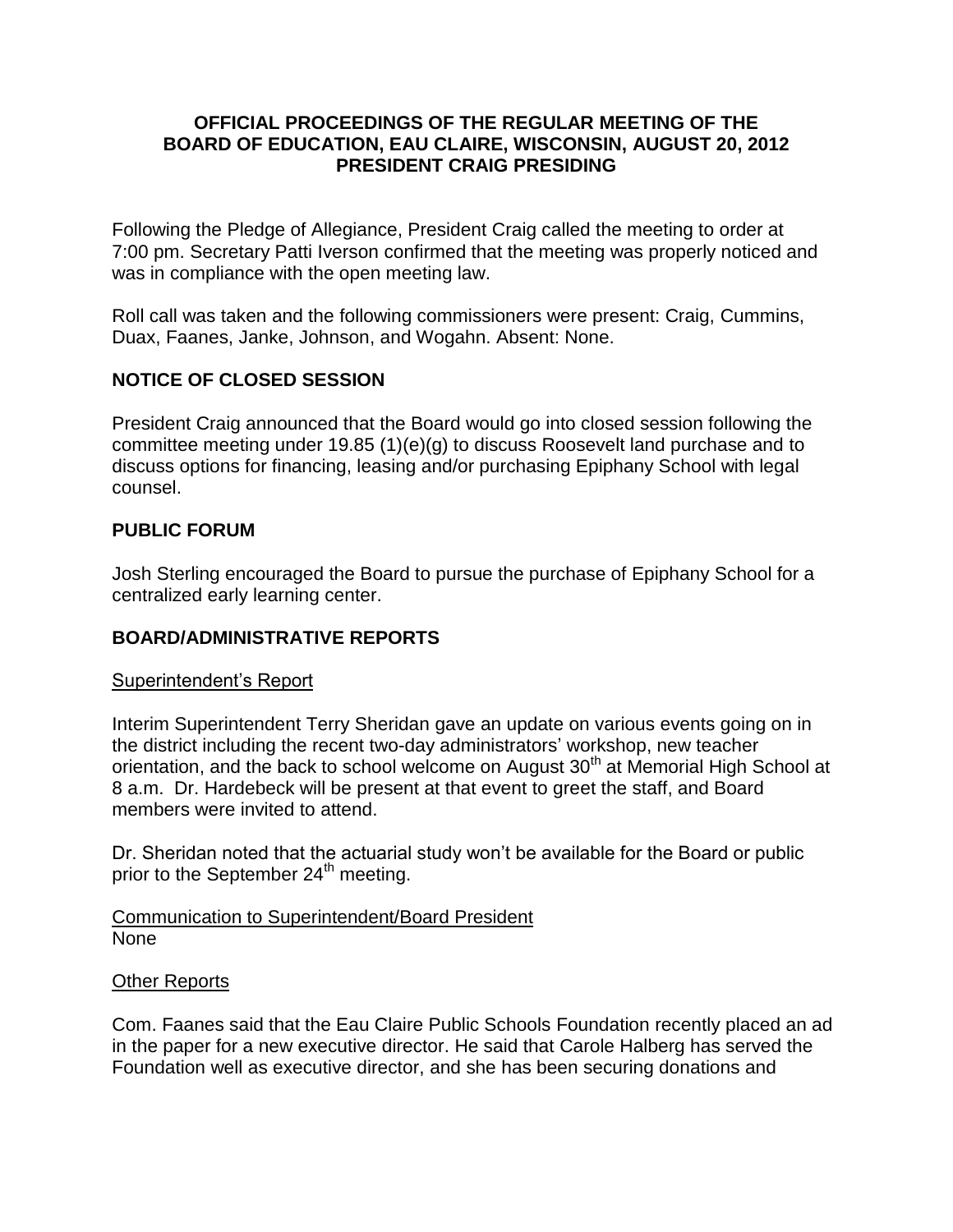Founding Members. She is looking to transition out of her position over the course of the year and the Foundation Board is looking for a replacement.

#### *Policy and Governance Committee*

President Craig said that the Policy & Governance Committee will meet on August 22, 2012, and will discuss the creation of an equity policy.

## **CONSENT RESOLUTION AGENDA**

Board members asked to pull Resolutions 2 & 6 from the consent agenda.

Com. Faanes moved, seconded by Com. Wogahn, to approve the consent resolution agenda consisting of the following items:

- The minutes of closed session of August 6, 2012, as mailed.
- The budget adjustments as presented.
- The gifts in the amount of \$320 for the period July 1, 2012, through July 31, 2012, as presented.
- The matters of employment of August 20, 2012, as presented.

Consent resolution agenda items approved by unanimous roll call vote.

## **INDIVIDUALLY CONSIDERED RESOLUTIONS**

## Resolution #2—Minutes of Board Meeting – August 6, 2012

President Craig did not have an amendment to the minutes but asked that timelines be determined for bringing middle school test data back to the Board as well as districtwide assessment data as discussed by Ann Franke. The discussion about potential boundary shifts should also have a timeline set.

Com. Faanes moved, seconded by Com. Cummins, to approve minutes of Board meeting of August 6, 2012, as mailed. Carried by unanimous roll call vote

## Resolution #6 – Approval of Superintendent Contract

Coms. Janke and Johnson explained why they would not vote in favor of the contract but added that they supported Dr. Hardebeck and feel she will be an outstanding leader.

Com. Cummins moved, seconded by Com. Faanes, to approve the Superintendent contract with Dr. Mary Ann Hardebeck as presented. Carried by the following roll call vote: Ayes: Craig, Cummins, Duax, Faanes, and Wogahn. Nay: Janke and Johnson.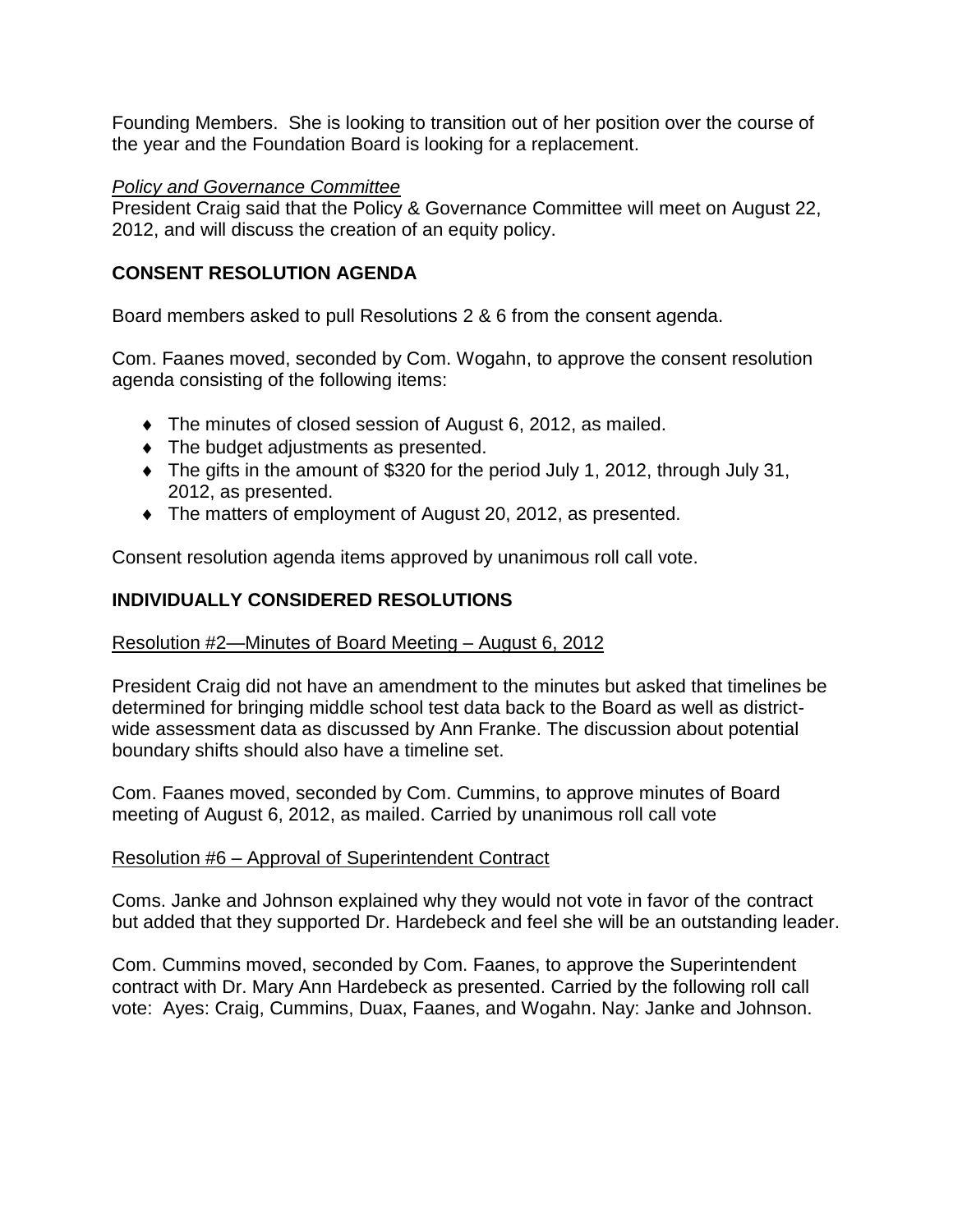## Resolution #7 – Payment of Bills and Payroll

Com. Duax moved, seconded by Com. Wogahn, to approve payment of all bills in the amount of \$9,295,533.41 and net payroll in the amount of \$3,092,262.92 for the period July 1, 2012, through July 31, 2012, as presented. Carried by the following roll call vote: Ayes: Craig, Cummins, Duax, Janke, Johnson, and Wogahn. Abstained: Faanes.

Regular meeting adjourned.

Submitted by Patti Iverson, Board Secretary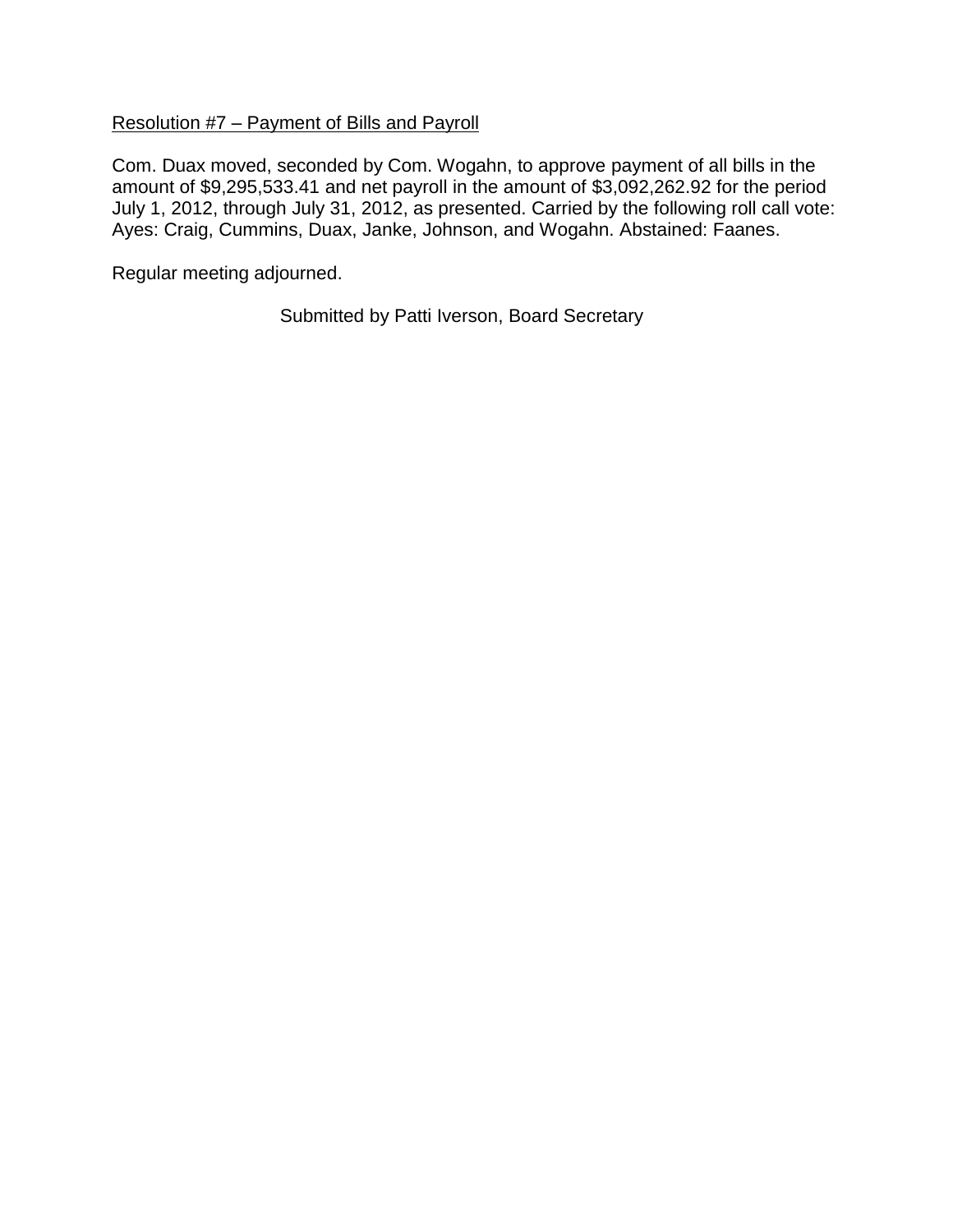#### **COMMITTEE MEETING BOARD OF EDUCATION – EAU CLAIRE, WISCONSIN AUGUST 20, 2012**

1. Call to Order – Committee Meeting

Board Members present: Craig, Cummins, Duax, Faanes, Janke, Johnson, and Wogahn. Absent: None.

- 2. Committee Reports/Items for Discussion
	- A. Discussion of Options to Utilize Epiphany School for 2013-2014 for Centralizing Early Learning Programs

Mr. Leibham shared an update on increasing early learning enrollments as well as programming and site needs for the program. The Demographic Trends Committee reviewed many options for this program and no other viable options were found other than the Epiphany School, which would allow a centralized early learning center. He reviewed up front cost estimates as well as adjustments to yearly operational costs for that building.

President Craig said she felt the Board had three options to consider with regard to Epiphany: hold another referendum, use fund balance or lease with the potential to purchase.

The Board discussed the matter. There was agreement that the school would provide a great opportunity for the District to meet the needs of the early learning program, and that an investment in birth to five programs is the best way to accomplish the District's vision. The cost/benefit ratio for early education is extremely favorable. There were some concerns expressed, however, about moving forward given the unsuccessful referendum.

Administration was directed to come back with an analysis of what it would take to lease or purchase Epiphany so it could be utilized for the 2013-14 school year and the feasibility of going to referendum between now and then. The Board wanted to explore ways to involve the public in this issue.

B. Update on Status of Actuarial Study and Projected Timelines

Dan Van De Water said that the OPEB actuarial study will be presented to the Board on September  $24<sup>th</sup>$  by Key Benefit Concepts. That study will provide a base-line for future Board discussions on how it wants to deal with its OPEB unfunded liability. The consultant will be available to assist the